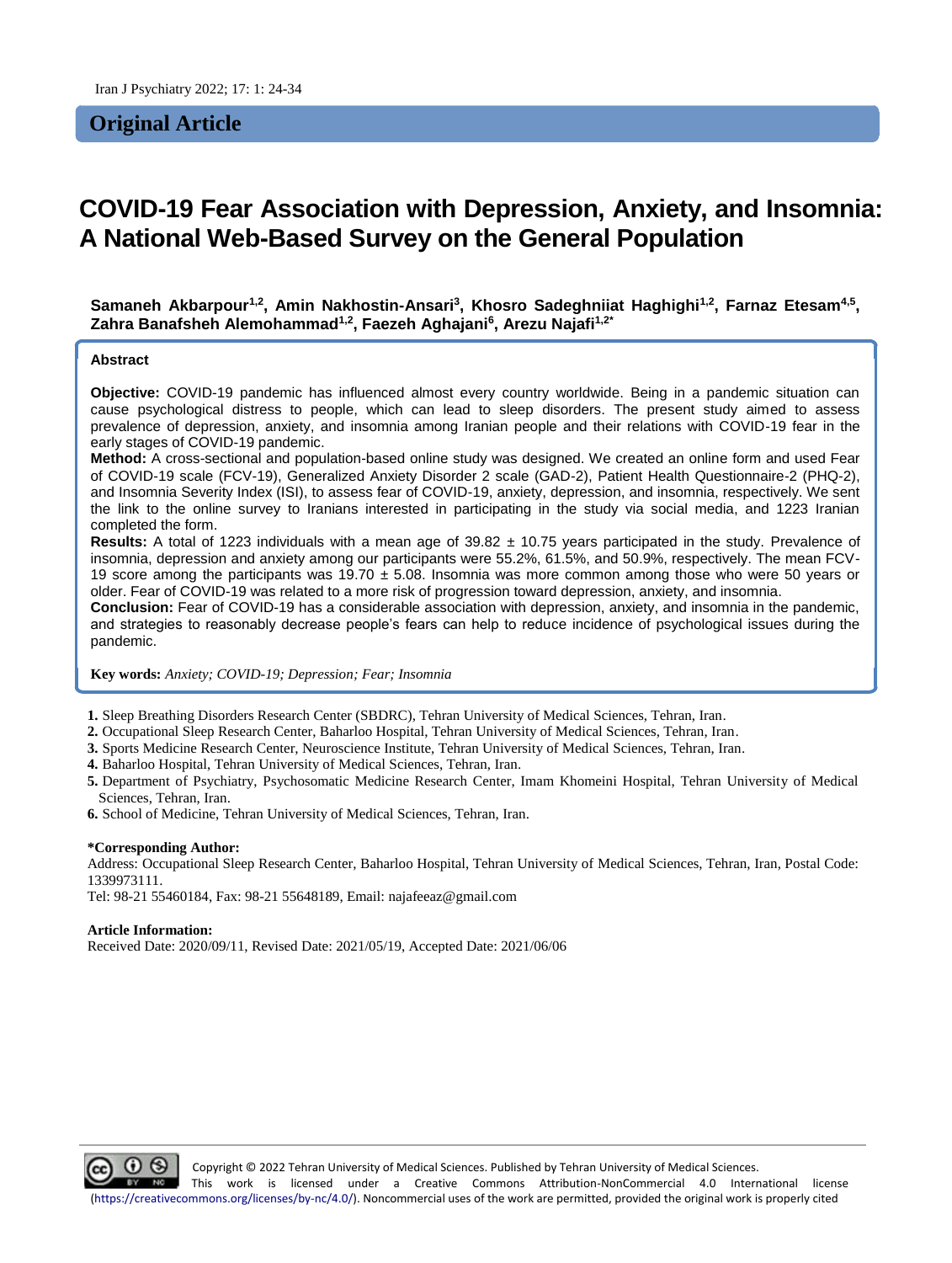#### **COVID-19 Fear Association with Psychological Issues**

**C**oronavirus disease 2019 (COVID-19) was first recognized in Wuhan, China (1). Although the town underwent lockdown, the disease spread throughout the world and led to a devastating pandemic (2, 3). To date, no effective drug or vaccine against it have been found; therefore, prevention remains the primary strategy to fight COVID-19 (4, 5). Until mid-July 2020, COVID-19 has affected about 14 million people worldwide, and about 400,000 people have lost their lives due to COVID-19 (6).

COVID-19 affects physical health and causes psychological distress among the general population and healthcare workers (HCWs) (7). Thus, we should consider the intangible harms of the pandemic as well. Prevalence of self-reported depression and anxiety during the COVID-19 pandemic has been about 16-28%, and 8% of people have experienced stress (8); however, in some populations, prevalence of psychological problems was estimated to be higher. In a study in China, prevalence of depression and anxiety was estimated to be 43.7% and 37.4%, respectively (9). Some groups, including younger adults, females, unemployed people, and students have been at a higher risk of psychological issues during the pandemic (10). Psychological distress can lead to sleep disorders. In a study on Chinese general population, about 34% of people reported to have poor sleep quality during the pandemic, and this problem was more common among HCWs. In their study, depression and anxiety had a significant association with poor sleep quality (11). Another online survey in China revealed that being at risk of COVID-19 infection may contribute to posttraumatic stress symptoms and sleep problems (12). One of the immune boosters is salubrious sleep. Stress, fear, and lack of sleep due to anxiety could weaken and attenuate the immune system and increase susceptibility to the disease (13, 14). A study on Bangladeshi people during the COVID-19 pandemic revealed that insomnia is an independent of suicidal ideation (15). Also, prevalence of suicidal ideation and impulsivity are found to be higher in people with pre-existing psychological issues (16).

Fear of COVID-19 can act as a double-edged sword. First, fear is a cornerstone of theories explaining people's adherence to protective measures (17). Harper *et al.* found that fear of COVID-19 is associated with people's engagement regarding protective measures, including hand hygiene and social distancing (18). However, fear of COVID-19 may lead to psychological issues, which may subsequently decrease people's satisfaction with their life during the pandemic (19).

In brief, the COVID-19 pandemic affects both psychological and physical health of people. These psychological issues may lead to devastating consequences such as suicide. Fear of COVID-19 may increase the risk of psychological issues, and these issues, altogether, may affect people's sleep duration and

sleep quality. There is no study available on sleep difficulties in Iran throughout the COVID-19 pandemic; thus, the present study aimed to assess prevalence of anxiety, depression, and insomnia among Iranian people and their relations with COVID-19 fear in the early stages of COVID-19 pandemic.

## **Materials and Methods**

We designed a cross-sectional population-based online study. Ethics committee of Tehran University of Medical Sciences approved the study protocol (ethics code: IR.TUMS.VCR.REC.1399.233). Because of health measures and to avoid close contact with participants, we conducted the study via an online survey using ePoll (www.epoll.pro) in April 2020. We designed a form and included a short explanation of the study objectives at its beginning. Iranians who were interested could complete it voluntarily and anonymously. We did not collect any personal information in this survey, and participation was utterly anonymous and voluntary. Our inclusion criteria were as follows: 1) born in Iran, 2) living in Iran at the time of the study, 3) Age of 18 years or older, 4) ability to read and write in Persian, and 5) provide consent to participate in the study. We targeted a sample size of at least 385 Iranians, considering a 5% margin of error, confidence level of 95%, total population of 80,000,000, and sample proportion of 50%. We used convenience sampling in this study and sent the form to the popular groups and channels on social platforms such as WhatsApp. The questionnaire had different sections, including questions on demographic characteristics, anxiety, depression, insomnia, and fear of COVID-19.

### *Patient health questionnaire-2 (PHQ-2)*

PHQ-2 is a questionnaire for screening depression. This questionnaire evaluates depressive symptoms and anhedonia in the past two weeks, with two questions that can be answered on a Likert scale from 0 to 3. The total score is the sum of all items and is calculated from 6 (20). A total score of 3 points or more indicates a depressed mood in the subject, which has an 83% sensitivity and a 92% specificity in detection of patients with depressive disorder (21). PHQ-2 was translated and was culturally adapted to the Persian language. Persian version of PHQ-2 is a reliable tool with a Cronbach alpha coefficient of 0.74, and there was a high association between item scores and total score. PHQ-2 total scores also have a high correlation with Patent Health Questionnaire-9, indicating its reliability (22).

### *Insomnia Severity Index (ISI)*

ISI is a questionnaire that is designed for the screening of insomnia. It consists of seven questions, and each can be answered on a Likert scale from 0 to 4. The total score is the sum of all items and is calculated from 28. A total score of 0-7 is would be not significant insomnia, 8-14: subthreshold insomnia, and 15-21: moderate clinical insomnia, and 22-28 is severe clinical insomnia.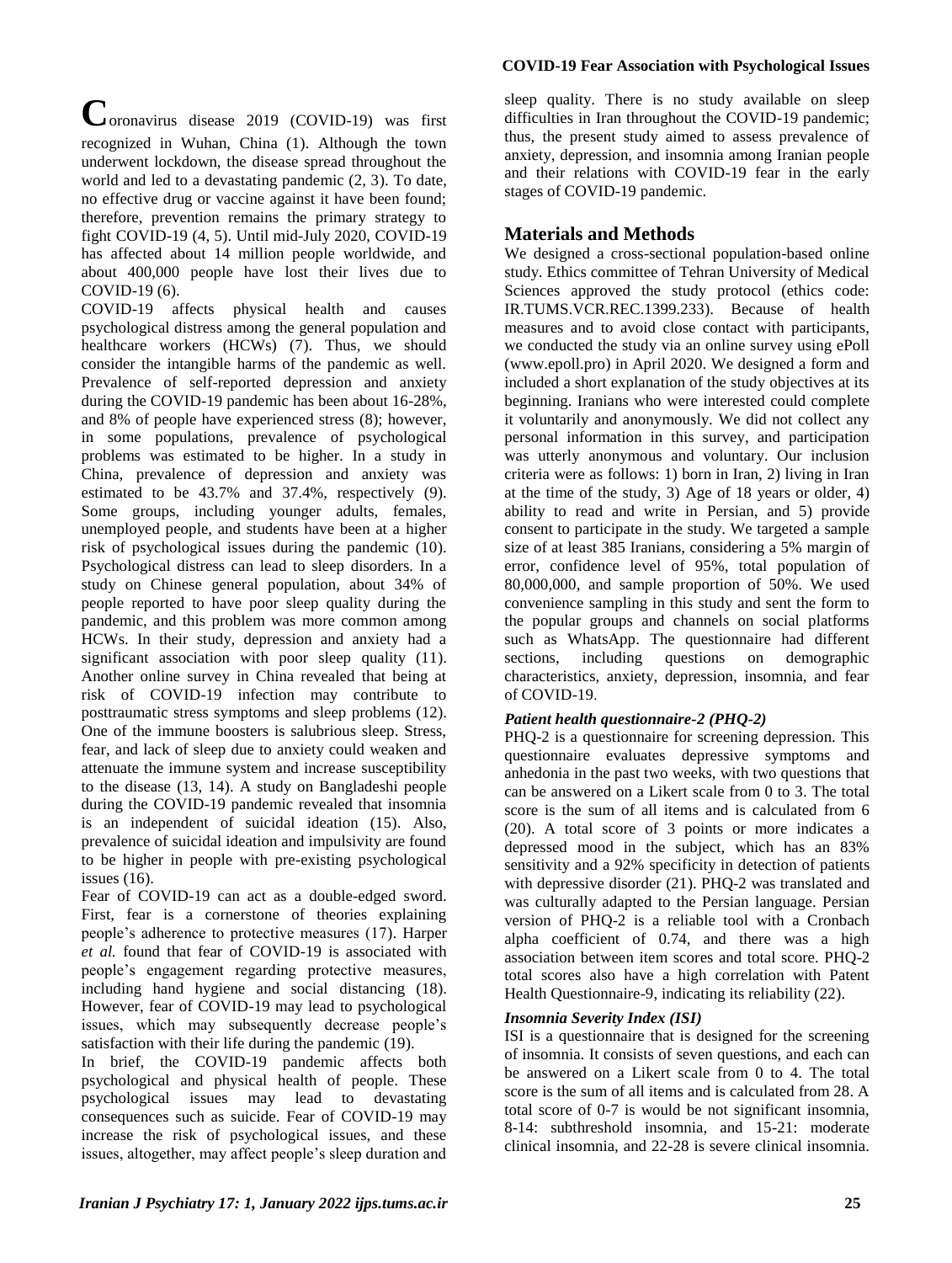### **Akbarpour, Nakhostin-Ansari, Sadeghniiat Haghighi, et al.**

ISI is a reliable tool for evaluating insomnia, considering Cronbach's alpha of 0.74. ISI total scores also have<br>acceptable correlations with a sleep diary. acceptable correlations with a sleep polysomnography, and physicians' ISI, which indicate its validity (23). The Persian version of ISI is also a reliable tool for evaluating insomnia among Iranians (Cronbach's alpha =  $0.82$ ). Persian version of ISI has a significant correlation with Pittsburg Sleep Quality Index (PSQI), which indicates its validity (24). ISI is shown to be reliable in online surveys with acceptable internal consistency (25).

#### *Generalized anxiety disorder 2 scale (GAD-2)*

GAD-2 is a questionnaire designed to detect anxiety and consists of two questions on anxiety symptoms during the past two weeks. Each question has a 4-point scale from 0 to 3. The total score is calculated by summing all items' scores and is calculated from 6. Total scores of 3 or higher are indicative of anxiety in respondents, with a sensitivity of 0.65 and specificity of 0.88 (26). This questionnaire has good internal consistency to assess anxiety in the Iranian population with Cronbach's alpha of 0.75. A total score of 3 or higher in the Persian version can determine presence of anxiety in the respondent with a sensitivity of 0.92 and specificity of 0.82 (27). ISI is also a reliable and valid tool for online surveys  $(28)$ .

#### *Fear of COVID-19 scale (FCV-19)*

FCV-19 is a questionnaire designed to assess fear of COVID-19. It has 7 item that can be answered on a Likert scale from 1 to 5 as higher scores indicate more fear of COVID-19. Total score is calculated by summing all items' scores, and ranges between 7 to 35. Online version of FCV-19 is a valid instrument for evaluation of fear of COVID-19. All FCV-19 items' scores have an acceptable correlation with the total score, ranging between 0.47 to 0.56. It also has Cronbach's alpha of 0.82 (29).

#### *Statistical analysis*

The characteristics of the participants are presented as mean  $\pm$  SD or frequency and percent for continuous and qualitative variables, respectively. The differences in characteristics were assessed using chi-squared test for categorical variables and Student's independent t-test for continuous variables.

Univariate and Multivariate logistic regression models were applied to calculate the Odds Ratio (OR) with 95% confidence interval (95% CI) of different risk factors for development of interesting outcomes. The main exposure was Fear of COVID-19 and Insomnia, Depression, and Anxiety were used as the outcomes of interest in the logistic regression models. Gender, age, marital status, occupation and education were defined as confounders and were entered in the multiple logistic regression to control their effects.

To assess the prevalence trend of depression, anxiety, and insomnia, we generated quantile boundaries for distribution of the COVID-19 fear scale and determined their prevalence in each quantile. Approximately 2.64%

of the data cells had not been recorded and were known as missing data. So, the missing values were imputed by the single imputation method and regression model in mice package using the R software (30). Stata (Stata Corp. 14 SE) was used for analysis of data, and a Pvalue < 0.05 was considered as statistically significant.

### **Results**

A total of 1223 individuals with a mean age of 39.82  $\pm$ 10.75 years participated in the study. 827 (67.62%) of them were female. Sociodemographic characteristics of participants are shown in Table 1.

Prevalence of insomnia, depression and anxiety among participants was 55.2%, 61.5%, and 50.9%, respectively. The mean FCV-19 score was  $19.70 \pm 5.08$ . Means and SDs of PHQ-2, GAD-2, ISI, and FCV-19 and prevalence of depression, anxiety, insomnia, and COVID-19 fear are shown in Table 2 and Table 3 based on age and gender. Prevalence of depression, anxiety, insomnia, and fear of COVID-19 was statistically more among females in present study ( $P < 0.05$ ).

Association of sociodemographic characteristics and COVID-19 fear with insomnia, depression, and anxiety are shown in table 4. Fear of COVID-19 was associated with a greater risk of depression, anxiety, and insomnia. Older age was related to a higher risk for insomnia (OR  $= 1.49$ , CI-95%  $= 1.06 - 2.11$ ). Being married was associated with higher risk for anxiety ( $OR = 1.41$ , CI- $95\% = 1.01 - 1.98$ ) but less risk for insomnia (OR = 0.69,  $CI-95\% = 0.52-0.91$ .

Figure 1 illustrates an increasing trend for depression, anxiety disorders, and insomnia percentages among participants with a rising fear of COVID-19 ( $P < 0.001$ ).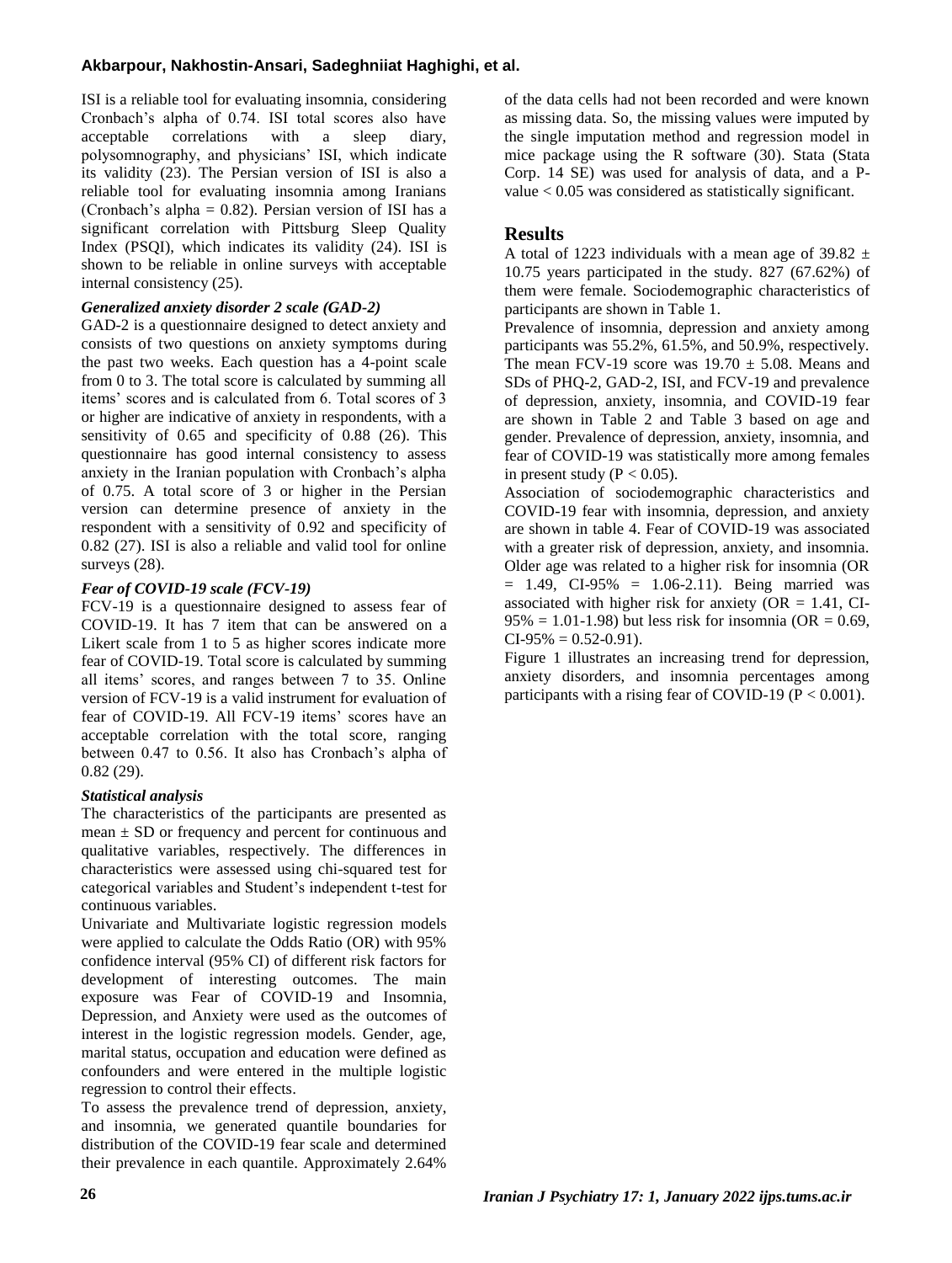|                            | Total<br>$(n = 1223)$ | <b>Males</b><br>$(n = 396)$ | <b>Females</b><br>$(n = 827)$ | P-value* |
|----------------------------|-----------------------|-----------------------------|-------------------------------|----------|
| Age, year (Mean $\pm$ SD)  | 39.82 (10.75)         | 40.09 (11.05)               | 39.69 (10.60)                 | 0.543    |
|                            | N (percent)           | N (percent)                 | N (percent)                   |          |
| Age                        |                       |                             |                               |          |
| $50$ years $>$             | 984 (80.5)            | 315(79.5)                   | 669 (80.9)                    |          |
| 50 years $\leq$            | 239 (19.5)            | 81 (20.5)                   | 158 (19.1)                    | 0.578    |
| <b>Marital status</b>      |                       |                             |                               |          |
| <b>Married</b>             | 844 (69)              | 284 (71.7)                  | 560 (67.7)                    | 0.157    |
| <b>Single</b>              | 379 (31)              | 112(28.3)                   | 267 (32.3)                    |          |
| Occupation                 |                       |                             |                               |          |
| Self-employment            | 505 (41.3)            | 184 (46.5)                  | 321 (38.8)                    |          |
| <b>Government employee</b> | 434 (35.5)            | 147 (37.1)                  | 287 (34.7)                    | < 0.001  |
| Un-employed or student     | 284 (23.2)            | 65 (16.4)                   | 219 (26.5)                    |          |
| <b>Education</b>           |                       |                             |                               |          |
| Under diploma              | 179 (14.6)            | 61(15.4)                    | 118 (14.3)                    |          |
| diploma                    | 280 (22.9)            | 83 (21)                     | 197 (23.8)                    | 0.517    |
| <b>Higher than diploma</b> | 764(62.5)             | 252(63.6)                   | 512(61.9)                     |          |

**Table 1. Socio-Demographic Characteristics and Employment Status of Study Participants in Term of Gender**

\*X-Square test was used for all comparison and student T-test was used for age comparisons

| Table 2. Fear of COVID-19, Insomnia, Anxiety, and Depression in General Population during the COVID-19 Pandemic among Iranian Males and |
|-----------------------------------------------------------------------------------------------------------------------------------------|
| <b>Females</b>                                                                                                                          |

|                   | Range of score | Total<br>$(n = 1223)$ | <b>Males</b><br>$(n = 396)$ | <b>Females</b><br>$(n = 827)$ | P-value* |
|-------------------|----------------|-----------------------|-----------------------------|-------------------------------|----------|
|                   |                | Mean $\pm$ SD         | Mean $\pm$ SD               | Mean $\pm$ SD                 |          |
| GAD-2 score       | $0 - 6$        | $2.73 \pm 1.82$       | $2.49 \pm 1.87$             | $2.84 \pm 1.78$               | 0.001    |
| PHQ-2 score       | $0 - 6$        | $2.85 \pm 1.74$       | $2.67 \pm 1.80$             | $2.93 \pm 1.71$               | 0.012    |
| ISI score         | $0 - 27$       | $9.6 \pm 5.80$        | $9.11 \pm 5.70$             | $9.93 \pm 5.83$               | 0.020    |
| FCV-19 score      | $0 - 35$       | $19.70 \pm 5.08$      | $18.79 \pm 5.22$            | $20.13 \pm 4.95$              | < 0.001  |
|                   |                | N (percent)           | N (percent)                 | N (percent)                   | P-value  |
| Anxiety           |                |                       |                             |                               |          |
| Yes               | $\geq 3$       | 622 (50.9)            | 171 (43.2)                  | 451 (54.5)                    |          |
| <b>No</b>         | $<$ 3          | 601 (49.1)            | 225 (56.8)                  | 376 (45.5)                    | < 0.001  |
| <b>Depression</b> |                |                       |                             |                               |          |

**27**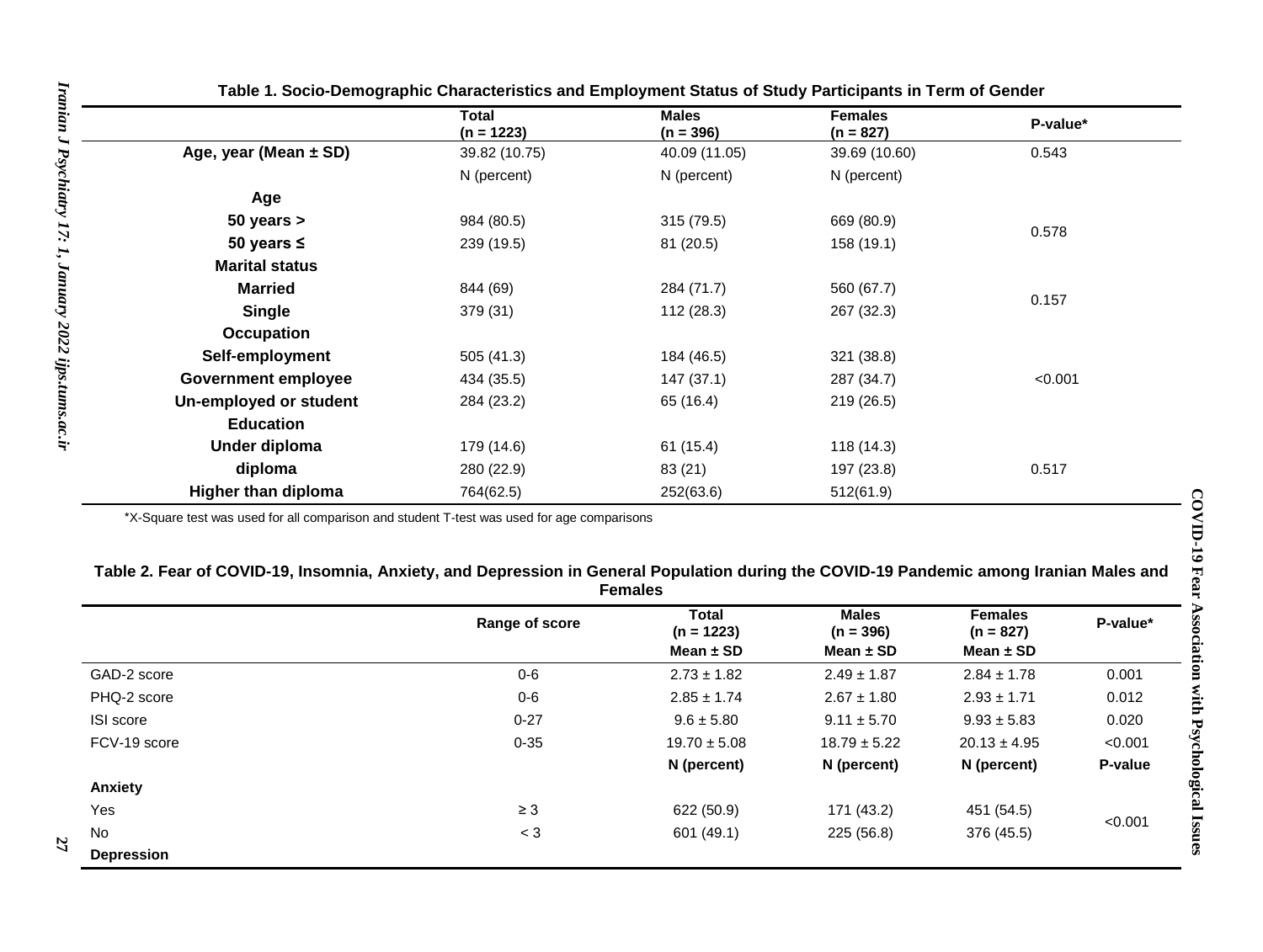| 28 |                                       |            |            |            |            |       |  |
|----|---------------------------------------|------------|------------|------------|------------|-------|--|
|    | Yes                                   | $\geq$ 3   | 752 (61.5) | 228 (57.6) | 524 (63.4) | 0.042 |  |
|    | No                                    | $<$ 3      | 471 (38.5) | 168 (42.4) | 303(36.6)  |       |  |
|    | <b>Insomnia</b>                       |            |            |            |            |       |  |
|    | 479 (57.9)                            | 196 (49.5) | 675 (55.2) | $\geq 8$   | Yes        |       |  |
|    | 348 (42.1)                            | 200(50.5)  | 548 (44.8) | < 8        | <b>No</b>  | 0.028 |  |
|    | Severity of insomnia                  |            |            |            |            |       |  |
|    | No clinically significant insomnia    | $0 - 7$    | 548 (44.8) | 200(50.5)  | 348 (42.1) |       |  |
|    | Subthreshold insomnia                 | $8 - 14$   | 342 (28)   | 106(26.8)  | 236 (28.5) | 0.021 |  |
|    | Clinical insomnia (moderate severity) | $15 - 21$  | 275 (22.5) | 73 (18.4)  | 202 (24.4) |       |  |
|    | Clinical insomnia (severe)            | $22 - 28$  | 58 (4.7)   | 17(4.3)    | 41(5)      |       |  |

\* Student's T-test was used for comparison of scores and the X-Square test was used for other qualitative variables

### **Table 3. Fear of COVID-19, Insomnia, Anxiety, and Depression among General Population during the COVID-19 Pandemic in Different Age Groups**

|                                       | Range of score | Age $< 50$<br>$(n = 984)$ | Age $\geq 50$<br>$(n = 239)$ | P-value |
|---------------------------------------|----------------|---------------------------|------------------------------|---------|
|                                       |                | Mean $\pm$ SD             | Mean $\pm$ SD                |         |
| GAD-2 score                           | $0-6$          | $2.71 \pm 1.79$           | $2.87 \pm 1.91$              | 0.199   |
| PHQ-2 score                           | $0-6$          | $2.89 \pm 1.73$           | $2.67 \pm 1.76$              | 0.086   |
| ISI score                             | $0 - 27$       | $9.43 \pm 5.71$           | $10.65 \pm 6.10$             | 0.003   |
| FCV-19 score                          | $0 - 35$       | $20.34 \pm 4.78$          | $19.54 \pm 5.14$             | 0.029   |
|                                       |                | N (percent)               | N (percent)                  | P-value |
| Anxiety                               |                |                           |                              |         |
| Yes                                   | $\geq 3$       | 495 (50.3)                | 127(53.1)                    | 0.432   |
| No                                    | $<$ 3          | 489 (49.7)                | 112 (46.9)                   |         |
| Depression                            |                |                           |                              |         |
| Yes                                   | $\geq 3$       | 607 (61.7)                | 145 (60.7)                   | 0.772   |
| No                                    | $<$ 3          | 377 (38.3)                | 94 (39.3)                    |         |
| Insomnia                              |                |                           |                              |         |
| Yes                                   | $\geq 8$       | 529 (53.8)                | 146(61.1)                    | 0.031   |
| No                                    | < 8            | 455 (46.2)                | 93 (38.9)                    |         |
| Severity of insomnia                  |                |                           |                              |         |
| No clinically significant insomnia    | $0 - 7$        | 455 (46.2)                | 93 (38.9)                    | 0.046   |
| Subthreshold insomnia                 | $8 - 14$       | 270 (27.4)                | 72 (30.1)                    |         |
| Clinical insomnia (moderate severity) | $15 - 21$      | 219 (22.3)                | 56 (23.4)                    |         |
| Clinical insomnia (severe)            | 22-28          | 40(4.1)                   | 18(7.5)                      |         |

*Iranian J Psychiatry 1*

*2022 ijps.tums.ac.ir* **28**

*7:*

*1, January*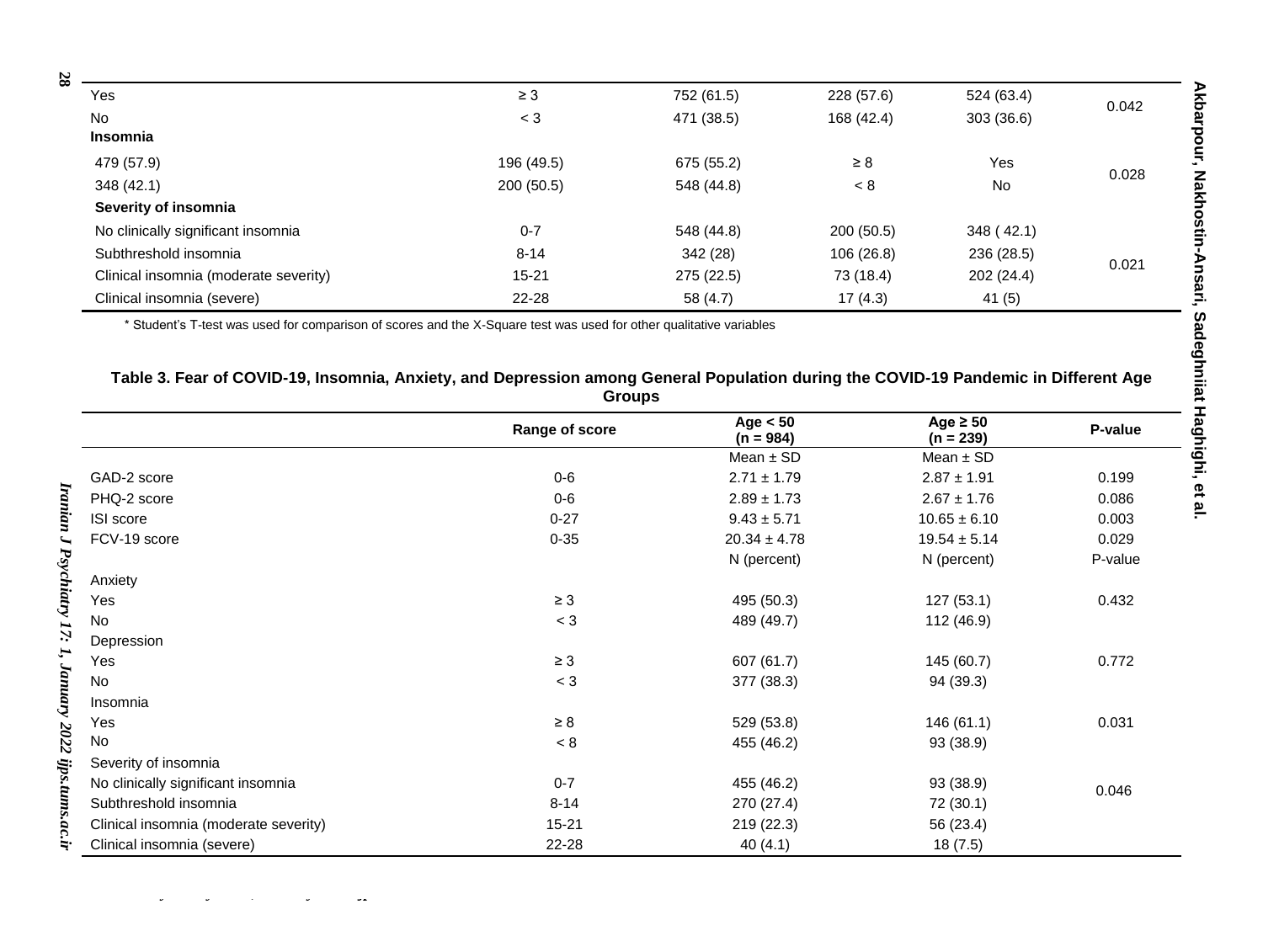|                       |                                                                                                                                           | Anxiety<br>$(n = 1223, e = 622)$ |                                 | <b>Depression</b><br>$(n = 1223, e 752)$ |                                        | <b>Insomnia</b><br>$(n = 1223, e = 675)$ |                                        |
|-----------------------|-------------------------------------------------------------------------------------------------------------------------------------------|----------------------------------|---------------------------------|------------------------------------------|----------------------------------------|------------------------------------------|----------------------------------------|
|                       |                                                                                                                                           | Univariate - OR*<br>(95% CI)     | Multivariate -<br>OR** (95% CI) | Univariate - OR*<br>(95% CI)             | <b>Multivariate -</b><br>OR** (95% CI) | Univariate - OR*<br>(95% CI)             | <b>Multivariate -</b><br>OR** (95% CI) |
| Age                   | <50 years                                                                                                                                 |                                  |                                 |                                          |                                        |                                          |                                        |
|                       | ≥50 years                                                                                                                                 | $1.12(0.84-1.48)$                | $1.04(0.70-1.54)$               | $0.95(0.71-1.28)$                        | $0.92(0.51-1.04)$                      | $1.35(1.01-1.70)$                        | $1.49(1.06-2.11)$                      |
| Gender                | Men                                                                                                                                       |                                  |                                 |                                          |                                        |                                          |                                        |
|                       | Women                                                                                                                                     | $1.57(1.24-2.01)$                | $1.22(0.88-1.67)$               | 1.27 (0.99-1.62)                         | $0.94(0.71-1.25)$                      | $1.40(1.10-1.78)$                        | $1.17(0.89-1.53)$                      |
| <b>Marital status</b> | Single                                                                                                                                    |                                  |                                 |                                          |                                        |                                          |                                        |
|                       | Married                                                                                                                                   | $1.35(1.07-1.76)$                | $1.41(1.01-1.98)$               | $1.05(0.81 - 1.34)$                      | $0.85(0.62 - 1.12)$                    | $0.90(0.70-1.14)$                        | $0.69(0.52-0.91)$                      |
| Occupation            | Un-employment or student                                                                                                                  |                                  |                                 |                                          |                                        |                                          |                                        |
|                       | Self-employment                                                                                                                           | 1.52 (1.12-2.06)                 | $0.71(0.47-1.06)$               | $0.93(0.68-1.25)$                        | $1.12(0.78-1.32)$                      | $1.02(0.76-1.37)$                        | $1.10(0.78-1.53)$                      |
|                       | Government employee                                                                                                                       | $1.20(0.92 - 1.55)$              | $0.68(0.45-1.01)$               | $0.76(0.56-1.04)$                        | $0.94(0.76-1.26)$                      | $0.96(0.71-1.30)$                        | $1.22(0.87-1.71)$                      |
| Education             | Under diploma                                                                                                                             |                                  |                                 |                                          |                                        |                                          |                                        |
|                       | diploma                                                                                                                                   | $1.77(1.21 - 2.58)$              | $1.02(0.72 - 1.50)$             | $1.77(1.21-2.61)$                        | $1.26(0.80-1.97)$                      | 1.52 (1.04-2.23)                         | $1.18(0.88 - 1.61)$                    |
|                       | Upper diploma                                                                                                                             | 1.44 (1.04-2.00)                 | $0.99(0.74-1.44)$               | 1.41 (1.01-1.96)                         | $1.05(0.72-1.55)$                      | $1.35(0.98-1.87)$                        | $1.12(0.76-1.58)$                      |
|                       | Fear of covid-19                                                                                                                          | $1.37(1.32-1.43)$                | $1.31(1.25-1.36)$               | $1.21(1.18-1.25)$                        | $1.12(1.08-1.16)$                      | $1.17(1.14-1.20)$                        | $1.11(1.08-1.15)$                      |
|                       | Insomnia                                                                                                                                  | $3.65(2.28-4.63)$                | 1.70 (1.26-2.29)                | $3.16(2.28-4.01)$                        | 1.74 (1.32-2.29)                       |                                          |                                        |
|                       | Depression                                                                                                                                | 4.21 (2.83-4.32)                 | $3.32(2.43-4.52)$               |                                          |                                        | 1.59 (1.47-1.72)                         | $1.72(1.30-2.17)$                      |
|                       | Anxiety                                                                                                                                   |                                  |                                 | 4.21 (2.81-4.23)                         | 3.48 (2.56-4.72)                       | 1.56 (1.45-1.68)                         | 1.71 (1.27-2.30)                       |
|                       | Fear of COVID-19 was interested exposure and Insomnia, Depression, and Anxiety was interested outcomes in the logistic regression models. |                                  |                                 |                                          |                                        |                                          |                                        |

**Table 4. Association of Socio-Economic Variables and Fear of COVID-19 with Insomnia, Anxiety, and Depression among General Population in Univariate and Multivariate Logistic Regression**

\*Crude Odds ratio

\*\* Adjusted Odds ratio

*7:*

*1, January*

*2022 ijps.tums.ac.ir*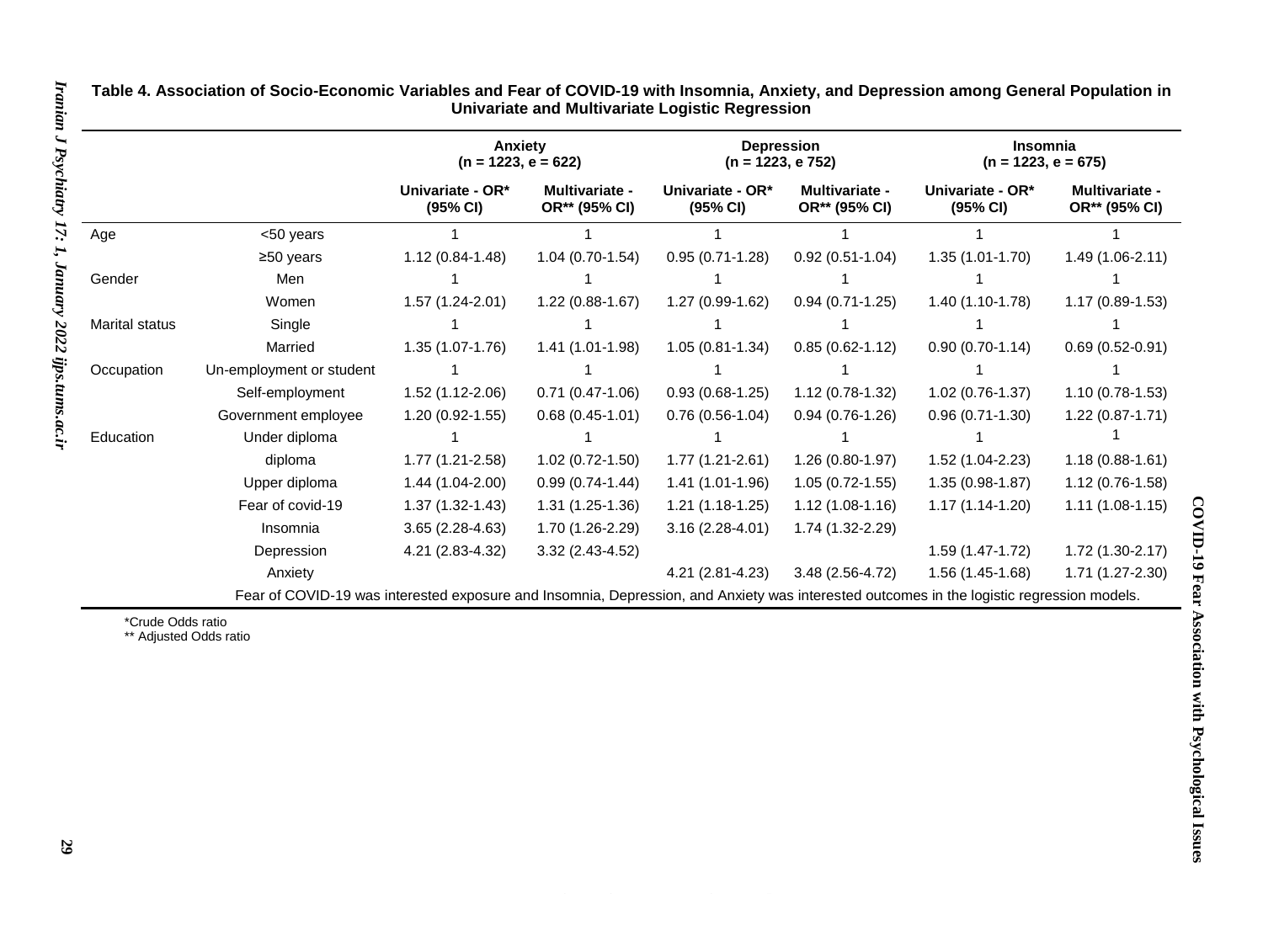

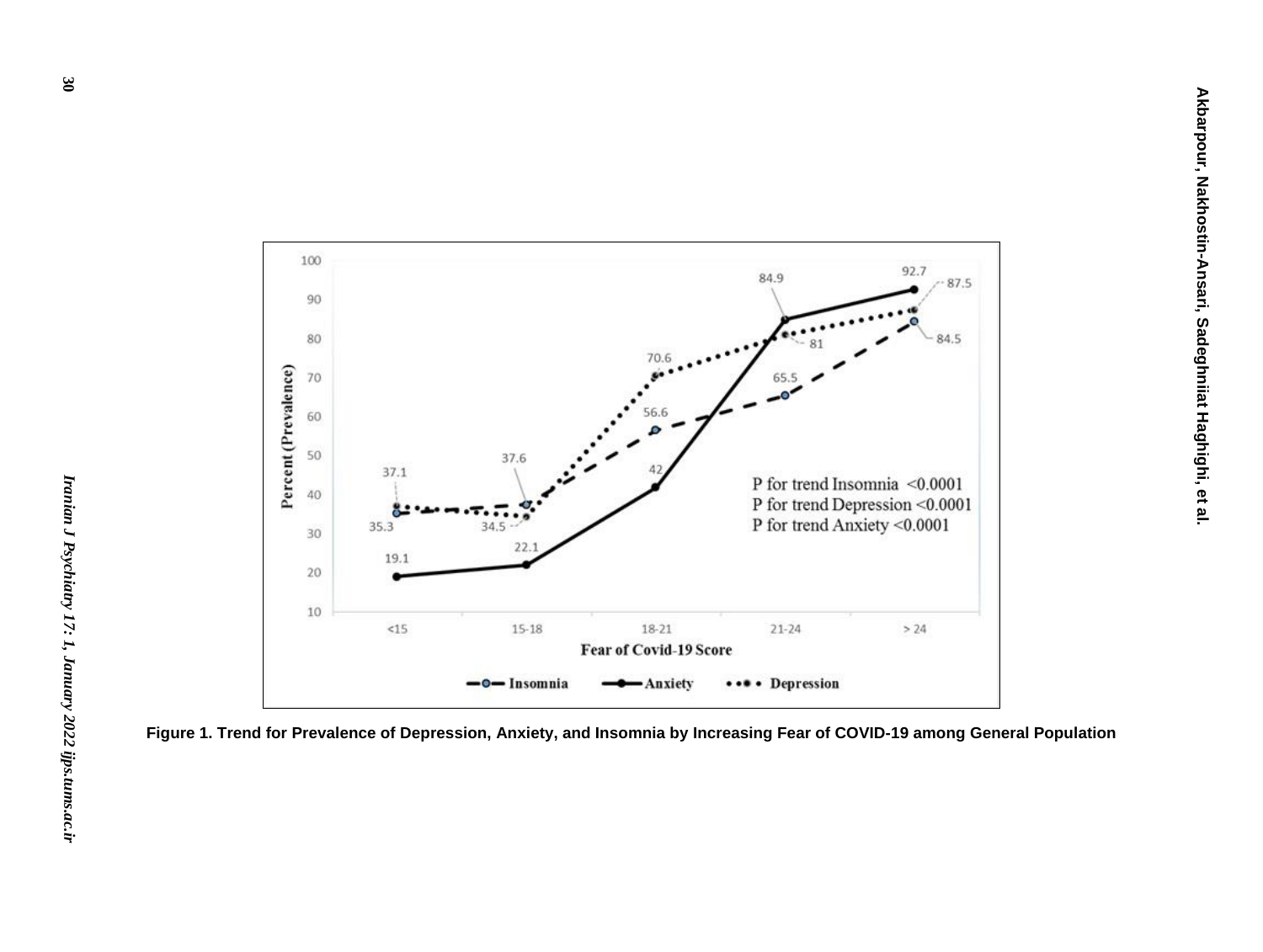#### **COVID-19 Fear Association with Psychological Issues**

### **Discussion**

In this study, we assessed fear of COVID-19, anxiety, insomnia, and depression in the general Iranian population throughout the COVID-19 pandemic. We found that fear of COVID-19 was associated with a greater prevalence of depression, anxiety, and insomnia. Also, COVID-19 can be a major contributing factor for psychological issues during the pandemic. More than half of our participants felt uncomfortable thinking about COVID-19 and half of them were afraid of losing their lives because of this disease. Generation of myths and false beliefs are inevitable during such a crisis and could be a reason for people's fear of COVID-19. Keeping people's knowledge current, being in touch with people and keeping them informed can help battle fallacies, resulting in reduction of people's fear of COVID-19. Besides, allotted health strategies to control the epidemic can result in people's reassurance and lessening of their fears. In our study, prevalence of depression, anxiety, and insomnia were higher among females. Besides, there was no relationship between gender and the risk of progression toward depression, anxiety, and insomnia. Wang *et al*. found that the COVID-19 epidemic has greater psychological impact on females compared to males (31). Also, females had significantly higher FCV-19 scores than males in our study. Prevalence of depression, anxiety, and insomnia was higher in people with higher levels of fear of COVID-19. It seems that fear of COVID-19 can result in psychological consequences and cause a higher prevalence of insomnia, depression, and anxiety among females in our study. Huang *et al.* also reported that the frequency of depressive symptoms was not statistically different between genders (11).The mean PHQ-2 score was 2.85 in our study. About 61% of participants in our study had PHQ-2 scores of 3 or more, indicating a depressed mood. Prevalence of depression among the general Iranian population has been reported between 9.5% to 12.7% in previous studies (32, 33). Beck Depression inventory and Diagnostic and Statistical Manual of Mental Disorders fourth edition (DSM IV) criteria were used in several investigations to assess prevalence of depression in Iran. We used PHQ-2, a screening tool (20), and there is a need for more definitive tests to confirm the diagnosis of any depressive disorder. As a result, the exact number of participants with depressive disorders may differ from the participants who had a positive screening test. For two reasons, it seems that the prevalence of depression is higher after the COVID-19 pandemic among Iranians compared to pre-pandemic situation. First, we found a positive association between fear of COVID-19 and depression. Hence psychological impacts of the pandemic may alone play a role in rise of depressive symptoms. Second, taking the association between fear of COVID-19 and higher prevalence of depression into account, a higher incidence of depression increases the positive predictive value of PHQ-2. As a result, compared to the pre-pandemic situation, more people who had positive screening tests would be diagnosed with any depressive disorder, and the difference between the number of patients with depressive disorders and those who had a positive screening test would be less. In a study in China, prevalence of depression among general population was found to be  $20.1\%$  (11), far less than our study (61%). In another study before the COVID-19 pandemic, prevalence of depression was 4.1% in Chinese people (34) which is also less than the Iranian population (32, 33). Differences in prevalence of depression in the two populations may be attributable to pre-existing depressive disorders among the Iranian population. In another study by Wang *et al*. in China, prevalence of depression during the COVID-19 epidemic was 30.3% (31). As Wang's study was conducted before Huang's, the difference between the two studies' results may be because of people's adaptation to the situation. We conducted our study 6 weeks after diagnosing the first cases of COVID-19 in Iran, in the later stages of the epidemic compared to Huang's and Wang's studies. Even after people's relative adaptation to the situation, the prevalence of depressive symptoms was higher in our study. Female gender, occupational status, and marital status had relations with incidence of depression in previous studies (35). In the pandemic situation of our study, fear of COVID-19 was the only variable that had a relation with depression. Change in priorities may be the reason for this shift as people's health may become their top priority, which they are most concerned about during such a life-threatening pandemic. Our participants' mean GAD-2 score was  $2.73$  (*SD* = 1.82). Prevalence of generalized anxiety disorder was 50.9% among our participants. Prevalence of generalized anxiety disorder based on DSM IV criteria was 5.2% among the general Iranian population (36). The difference between Hajebi *et al.*'s findings and ours indicates a noticeable increase in frequency of anxiety during the COVID-19 pandemic. The same result was seen in China as the prevalence of anxiety in the general population was 36.4% during COVID-19 compared to 5% before the outbreak (37). Fear of COVID-19 was related to a greater prevalence of anxiety in our study. Economic problems, possible limited access to selfprotection equipment, and uncertainty toward the pandemic's outcome may be the other factors leading to anxiety during the epidemic. Huang *et al.* used the GAD-7 questionnaire to assess anxiety in the general Chinese population throughout the current pandemic of COVID-19. Prevalence of anxiety was 35.1% in their study (11), significantly less than our findings (50.9%). Prevalence of anxiety was about 5% in both Chinese and Iranian populations before the COVID-19 outbreak. Differences in anxiety levels during the pandemic indicates different responses to the epidemic by these two populations (38).

Being married was a risk factor for anxiety in our study, which is in line with previous studies in Iran (36).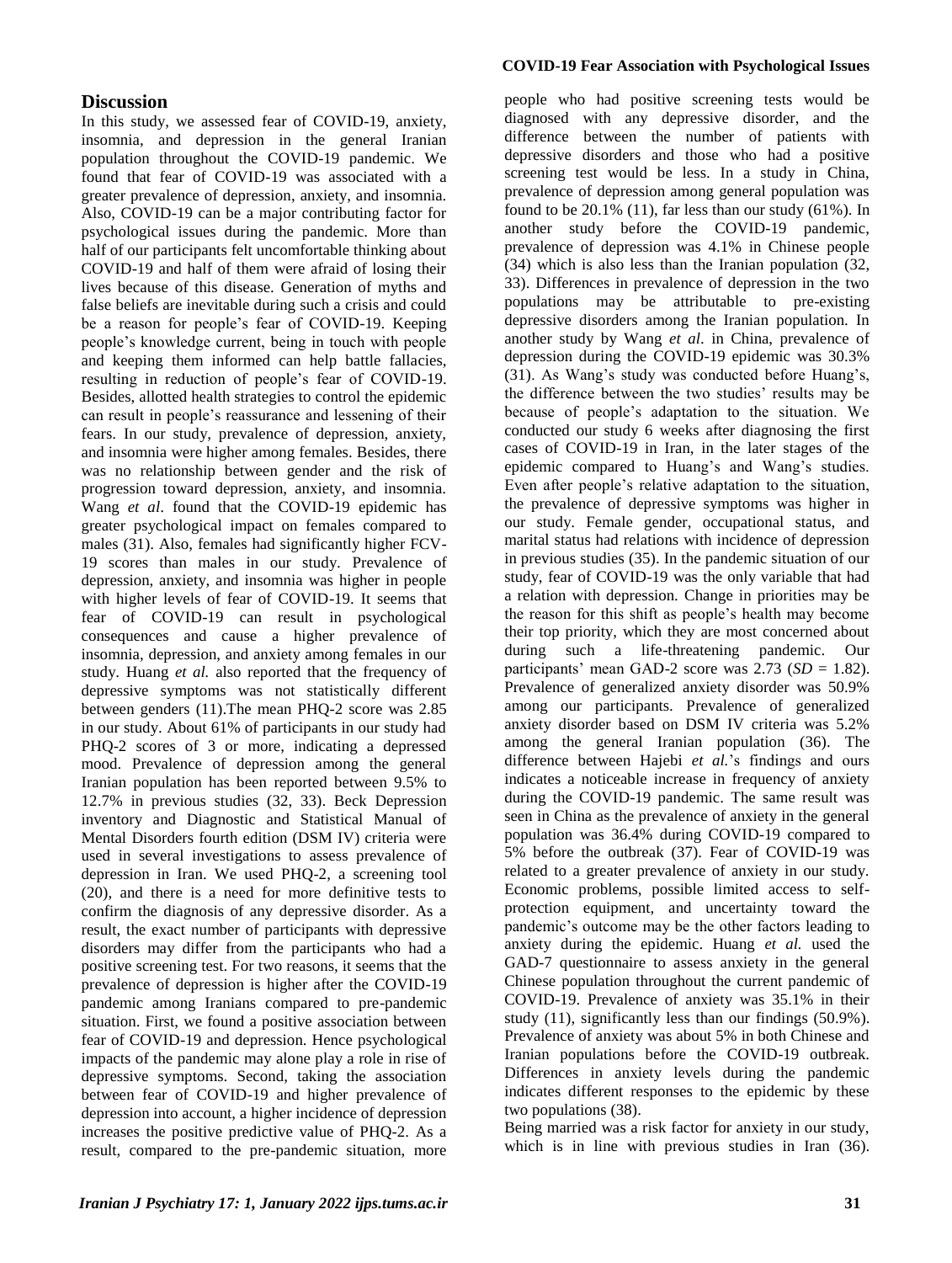### **Akbarpour, Nakhostin-Ansari, Sadeghniiat Haghighi, et al.**

COVID-19 pandemic exposes people's health and life to risk, and people are concerned not only for their health but also about their families, which leads to more anxiety among married people than those who are single. Wang *et al*. did not find any relationship between anxiety and marital status during the outbreak (31). Having more life issues among married people such as concern about children's health, etc. may be considered as possible contributing factors of female gender susceptibility in the current pandemic. Although fear and anxiety are disparate traits and emotions (39), there have been relations between them in various studies (40-42). We also found an association of fear of COVID-19 and increased anxiety in our study and it seems that fear of COVID-19 may lead to anxiety.

Our participants' mean ISI score was 9.6. Prevalence of sub-threshold, moderate, and severe insomnia was 28%, 22.5%, and 4.7%, respectively. In a previous study in Kashan, Iran, prevalence of insomnia was 59.2% among the general population (43), which is not much different from the 55.2% prevalence in our study. Fear of COVID-19 and older age were independently related to higher prevalence and severity of insomnia. As Ahmadvand *et al.'s* study evaluated prevalence of insomnia in Kashan, it cannot completely be generalized to Iran. Still, it seems that the current prevalence of insomnia in the Iranian population is attributable to two factors. First, insomnia is more prevalent among middleaged people (44). Accordingly, pre-existing sleep disorders in middle-aged people may be attributable to insomnia's current prevalence during the pandemic. Besides, as there was a relationship between fear of COVID-19 and insomnia, fear can be another risk factor for insomnia in our study population. Insomnia was more common among our single participants, which follows findings in previous studies (45). There may be pre-existing sleep disorders in single individuals that lead to insomnia and are irrelevant to the pandemic. Prevalence of sleep disorders in China was 18.2% among Chinese people in the COVID-19 pandemic in the Huang *et al*. study (11). Prevalence of insomnia in Greek people throughout the COVID-19 pandemic was 37.6% (46).

Consistent to depression and anxiety, insomnia was more common among Iranians compared to other nationalities. Pre-existing disorders, rapid spread of the disease, higher mortality rate compared to other countries, economic crisis, and uncertainty toward the future of the pandemic can all contribute to higher levels of fear toward COVID-19 and have a role in higher prevalence of psychological issues among Iranians.

# **Limitation**

First of all, the PHQ-2 and GAD-2 questionnaire were designed for screening depressive symptoms and anxiety. Psychiatrist or psychologist visits are needed to confirm diagnosis of anxiety and depression in those participants. As a result, prevalence of anxiety and

depression may be less than what we found in our study. Another limitation was pre-existing psychological issues which may contribute to the current prevalence of these issues in our study. Also, we used convenience sampling in this study, which increases the risk of selection bias; however, using online forms and convenience sampling was somehow inevitable.

### **Conclusion**

This study indicated high prevalence of psychological issues, including depression, anxiety, and insomnia among the Iranian population, and prevalence of these issues has increased compared to the pre-pandemic situation. Also, high prevalence of psychological issues in Iran compared to other countries indicates an urgent need for comprehensive health strategies to cope with these issues considering the burden of these issues in the COVID-19 pandemic. Fear of COVID-19 is contributing to frequency of depression, anxiety, and insomnia during the pandemic, and strategies to decrease people's fears reasonably can help to reduce the incidence of psychological issues during the pandemic.

## **Acknowledgment**

Authors would like to thank participants of this study for their nice contribution. Our sincere thanks also go to the health care workers who dedicated their lives in the battle with this pandemic.

### **Conflict of Interest**

None.

# **References**

- 1. Zhu N, Zhang D, Wang W, Li X, Yang B, Song J, et al. A novel coronavirus from patients with pneumonia in China, 2019. New Engl J Med. 2020;29(5):e492-e497
- 2. Jebril N. World Health Organization declared a pandemic public health menace: A systematic review of the coronavirus disease 2019 "COVID-19", up to 26th March 2020. Available at SSRN 3566298. 2020.
- 3. Lu D. Inside Wuhan's lockdown. New Sci. 2020;245(3268):7.
- 4. Farnoosh G, Alishiri G, Hosseini Zijoud S, Dorostkar R, Jalali Farahani A. Understanding the 2019-novel coronavirus (2019-nCoV) and coronavirus disease (COVID-19) based on available evidence-a narrative review. J Mil Med. 2020;22(1):1-11.
- 5. Wang C, Horby PW, Hayden FG, Gao GF. A novel coronavirus outbreak of global health concern. Lancet. 2020;395(10223):470-3.
- 6. World Health Organization. Coronavirus disease 2019 (COVID-19): situation report, 146. 2020.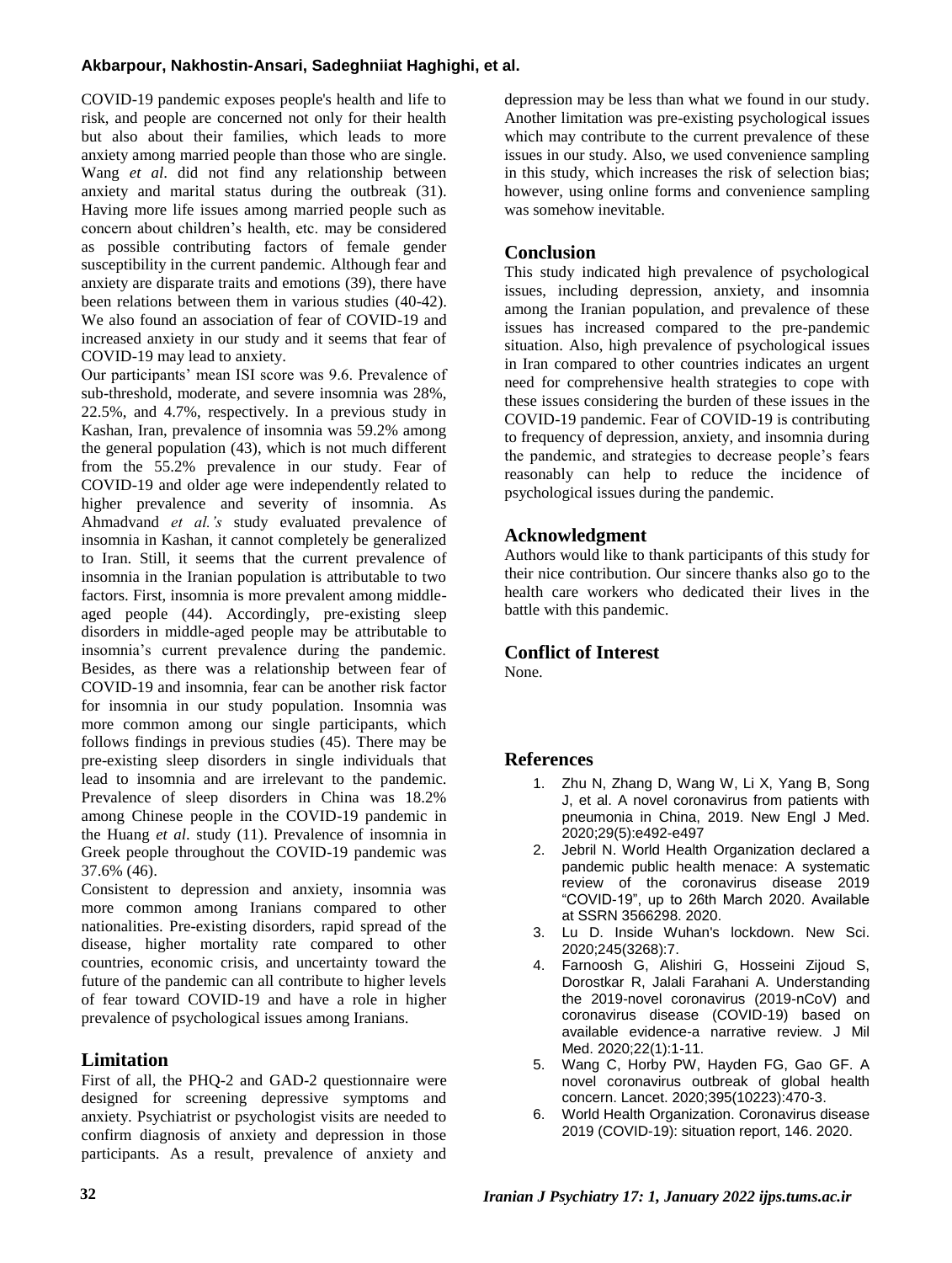#### **COVID-19 Fear Association with Psychological Issues**

- 7. Cullen W, Gulati G, Kelly B. Mental health in the Covid-19 pandemic. QJM-Int J Med. 2020;113(5):311-2.
- 8. Rajkumar RP. COVID-19 and mental health: A review of the existing literature. Asian J Psychiatr. 2020;52:102066.
- 9. Zhou SJ, Zhang LG, Wang LL, Guo ZC, Wang JQ, Chen JC, et al. Prevalence and sociodemographic correlates of psychological health problems in Chinese adolescents during the outbreak of COVID-19. Eur Child Adolesc Psychiatry. 2020;29(6):749-58.
- 10. Shah SMA, Mohammad D, Qureshi MFH, Abbas MZ, Aleem S. Prevalence, Psychological Responses and Associated Correlates of Depression, Anxiety and Stress in a Global Population, During the Coronavirus Disease (COVID-19) Pandemic. Community Ment Health J. 2021;57(1):101-10.
- 11. Huang Y, Zhao N. Generalized anxiety disorder, depressive symptoms and sleep quality during COVID-19 outbreak in China: a web-based cross-sectional survey. Psychiatry Res. 2020;288:112954.
- 12. Zhang F, Shang Z, Ma H, Jia Y, Sun L, Guo X, et al. High risk of infection caused posttraumatic stress symptoms in individuals with poor sleep quality: A study on influence of coronavirus disease (COVID-19) in China. medRxiv. 2020.
- 13. Segerstrom SC, Miller GE. Psychological stress and the human immune system: a meta-analytic study of 30 years of inquiry. Psychol Bull. 2004;130(4):601-30.
- 14. Taylor DJ, Lichstein KL, Durrence HH. Insomnia as a health risk factor. Behav Sleep Med. 2003;1(4):227-47.
- 15. Mamun MA, Sakib N, Gozal D, Bhuiyan AI, Hossain S, Bodrud-Doza M, et al. The COVID-19 pandemic and serious psychological consequences in Bangladesh: A populationbased nationwide study. J Affect Disord. 2021;279:462-72.
- 16. Hao F, Tan W, Jiang L, Zhang L, Zhao X, Zou Y, et al. Do psychiatric patients experience more psychiatric symptoms during COVID-19 pandemic and lockdown? A case-control study with service and research implications for immunopsychiatry. Brain Behav Immun. 2020;87:100-6.
- 17. Adunlin G, Adedoyin ACA, Adedoyin OO, Njoku A, Bolade-Ogunfodun Y, Bolaji B. Using the protection motivation theory to examine the effects of fear arousal on the practice of social distancing during the COVID-19 outbreak in rural areas. J Hum Behav Soc Environ. 2021;31(1-4):168-72.
- 18. Harper CA, Satchell LP, Fido D, Latzman RD. Functional Fear Predicts Public Health Compliance in the COVID-19 Pandemic. Int J Ment Health Addict. 2020:1-14.
- 19. Satici B, Gocet-Tekin E, Deniz ME, Satici SA. Adaptation of the Fear of COVID-19 Scale: Its Association with Psychological Distress and Life Satisfaction in Turkey. Int J Ment Health Addict. 2020:1-9.
- 20. Kroenke K, Spitzer RL, Williams JB. The Patient Health Questionnaire-2: validity of a two-item depression 2003;41(11):1284-92.
- 21. Löwe B, Kroenke K, Gräfe K. Detecting and monitoring depression with a two-item questionnaire (PHQ-2). J Psychosom Res. 2005;58(2):163-71.
- 22. Dadfar M, Lester D. Psychometric characteristics of Patient Health Questionnaire-2 (PHQ-2) in Iranian psychiatric outpatients. Austin J Psychiatry Behav Sci. 2017;4(1):1059.
- 23. Bastien CH, Vallières A, Morin CM. Validation of the Insomnia Severity Index as an outcome measure for insomnia research. Sleep Med. 2001;2(4):297-307.
- 24. Yazdi Z, Sadeghniiat-Haghighi K, Zohal MA, Elmizadeh K. Validity and reliability of the Iranian version of the insomnia severity index. Malays J Med Sci. 2012;19(4):31-6.
- 25. Thorndike FP, Ritterband LM, Saylor DK, Magee JC, Gonder-Frederick LA, Morin CM. Validation of the insomnia severity index as a web-based measure. Behav Sleep Med. 2011;9(4):216-23.
- 26. Kroenke K, Spitzer RL, Williams JB, Monahan PO, Löwe B. Anxiety disorders in primary care: prevalence, impairment, comorbidity, and detection. Ann Intern Med. 2007;146(5):317-25.
- 27. Ahmadi SM, Masjedi Arani A, Bakhtiari M, Davazdah Emamy MH. Psychometric Properties of Persian Version of Patient Health Questionnaires-4 (PHQ-4) in Coronary Heart Disease Patients. Iran J Psychiatry Behav Sci.2019;13(4):e85820.
- 28. Donker T, van Straten A, Marks I, Cuijpers P. Quick and easy self-rating of Generalized Anxiety Disorder: validity of the Dutch webbased GAD-7, GAD-2 and GAD-SI. Psychiatry Res. 2011;188(1):58-64.
- 29. Ahorsu DK, Lin CY, Imani V, Saffari M, Griffiths MD, Pakpour AH. The Fear of COVID-19 Scale: Development and Initial Validation. Int J Ment Health Addict. 2020:1-9.
- 30. Van Buuren S, Groothuis-Oudshoorn K. Multivariate imputation by chained equations in RJ Stat. Softw. 2011 Dec 12;45:1-67.
- 31. Wang C, Pan R, Wan X, Tan Y, Xu L, Ho CS, et al. Immediate Psychological Responses and Associated Factors during the Initial Stage of the 2019 Coronavirus Disease (COVID-19) Epidemic among the General Population in China. Int J Environ Res Public Health. 2020;17(5).
- 32. Modabernia MJ, Tehrani HS, Fallahi M, Shirazi M, Modabbernia AH. Prevalence of depressive disorders in Rasht, Iran: A community based study. Clin Pract Epidemiol Ment Health. 2008;4:20.
- 33. Sharifi V, Amin-Esmaeili M, Hajebi A, Motevalian A, Radgoodarzi R, Hefazi M, et al. Twelve-month prevalence and correlates of psychiatric disorders in Iran: the Iranian Mental Health Survey, 2011. Arch Iran Med. 2015;18(2):76-84.